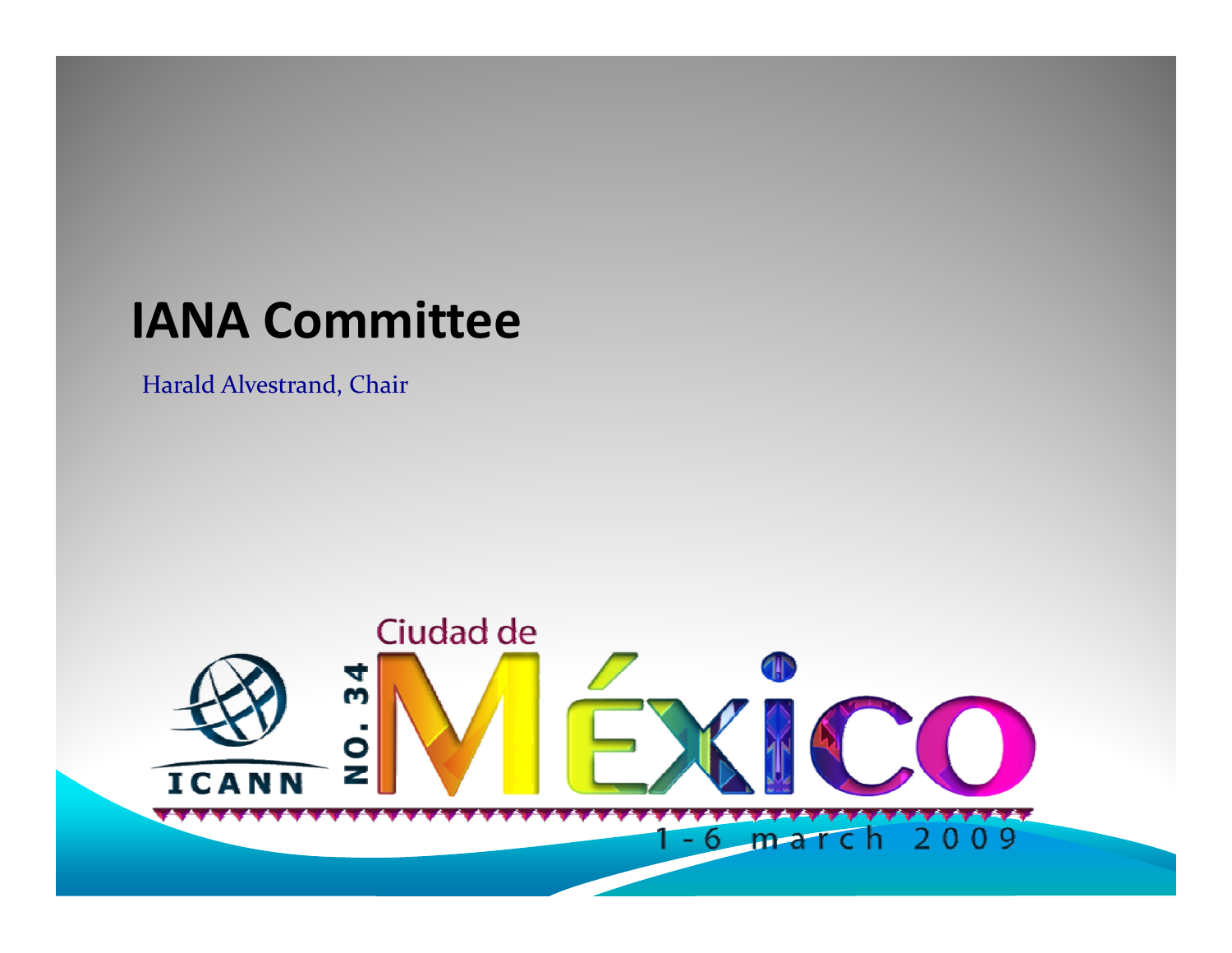

#### Purpose

- The Internet Assigned Names and Numbers (IANA) Committee of the Board is responsible for:
- A. Reviewing and monitoring current IANA operations;
- B. Advising with respect to implementation of policies by ICANN for managemen<sup>t</sup> of the IANA functions; and
- C. Reviewing, monitoring and overseeing of policies providing for the secure, efficient performance of the IANA functions.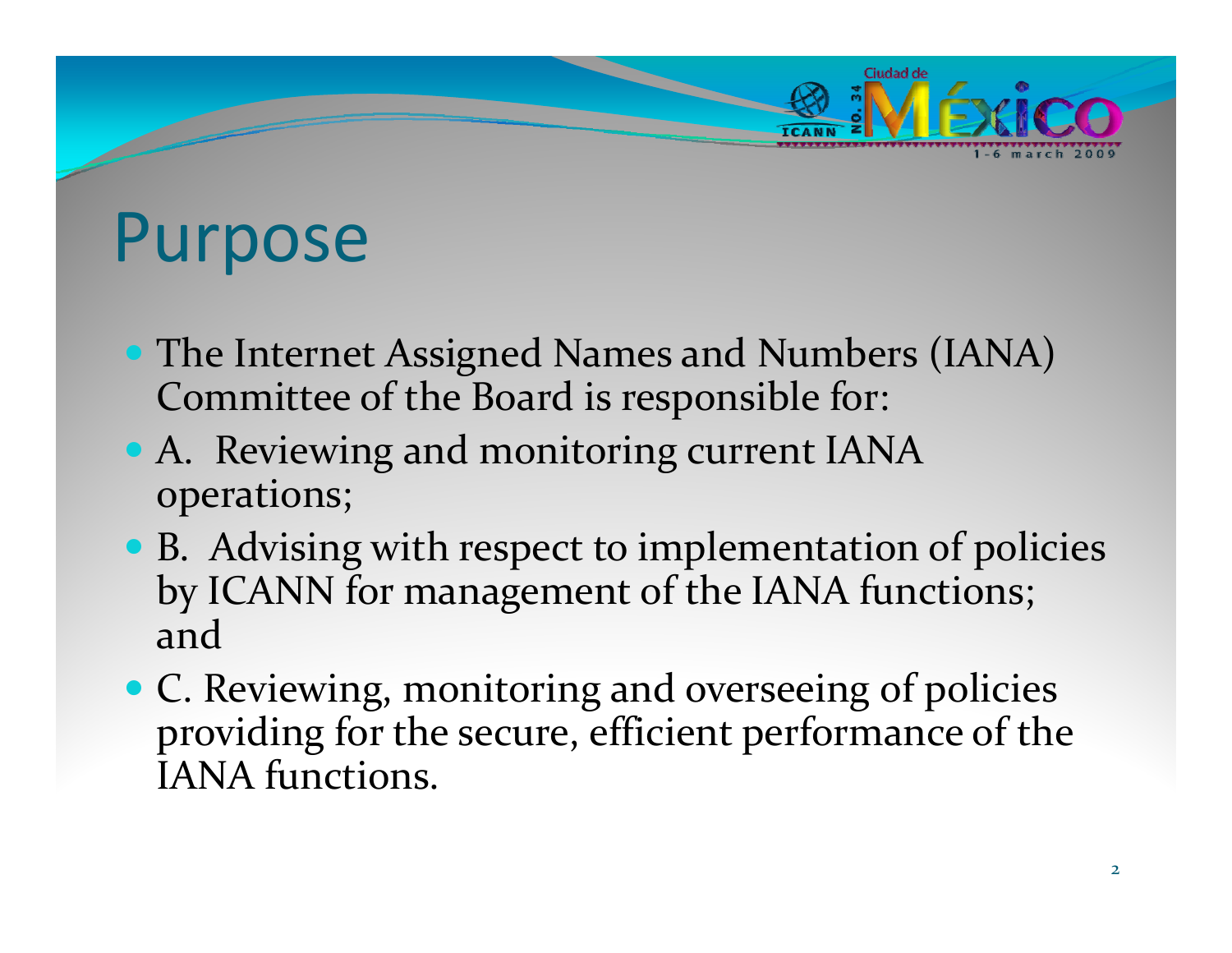# Scope

- y A. Review and provide guidance on enhancing current IANA operations taking into account security and stability concerns;
- y B. Oversee and annually repor<sup>t</sup> to the Board on performance of ICANN's obligations under any agreements governing the IANA functions;
- C. Review and provide guidance to the Board on matters relating to the overall performance and effectiveness of the IANA functions, …:
- D. Appropriate technology planning processes to support growth objectives relating to effectiveness of the IANA functions; and
- y E. Review and provide guidance with respec<sup>t</sup> to future trends in technology that may affect strategic plans for the IANA functions, including monitoring of overall Internet function industry trends.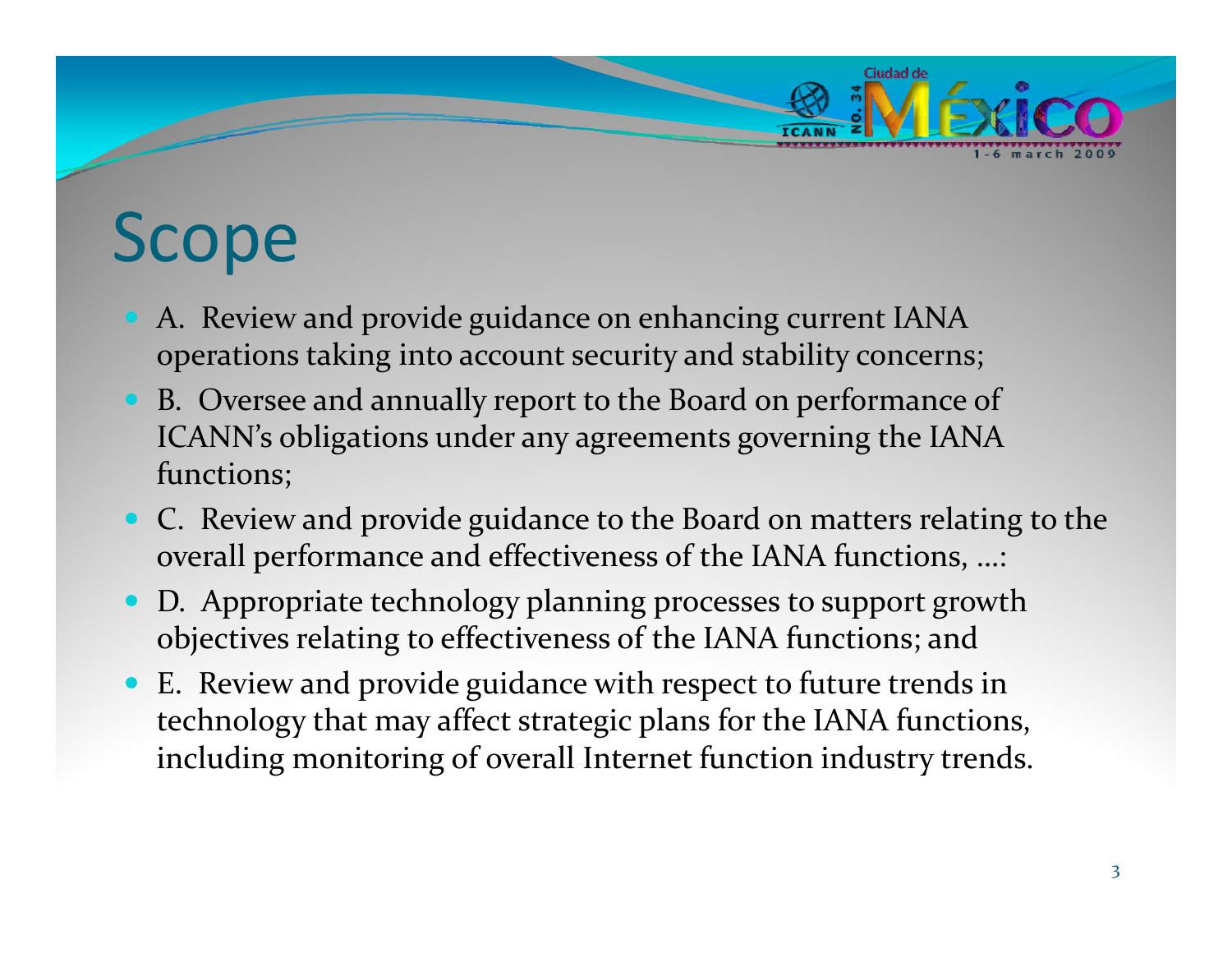

### Current Members

- Harald Alvestrand (Chair)
- **Raimundo Beca**
- Steve Crocker
- **Demi Getschko**
- Katim Touray
- Thomas Narten (IETF Liaison)
- **Suzanne Woolf (RSSAC Liaison)**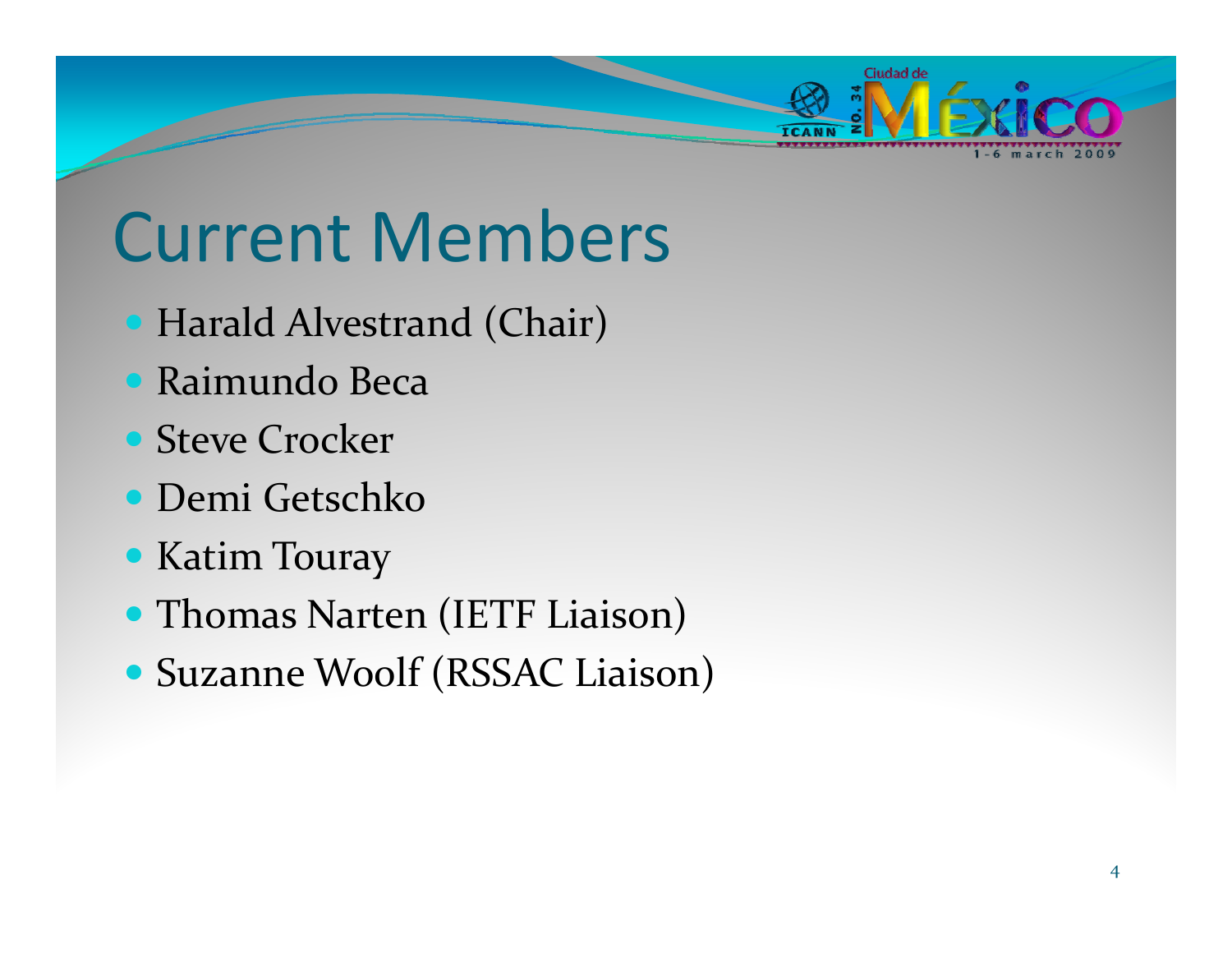

## Current Activities

- Monthly meetings since December
- Reviewed content and ranking of initial committee "issues list"
	- **Briefing on IANA activities**
	- Updates on RZM software project, ITAR, and DNSSEC signing of root zone
	- Reviewed proposed changes to name server technical checks
- Discussed IANA Functional Overview, level of staff and ability to handle current and future operational activities, including new gTLDs